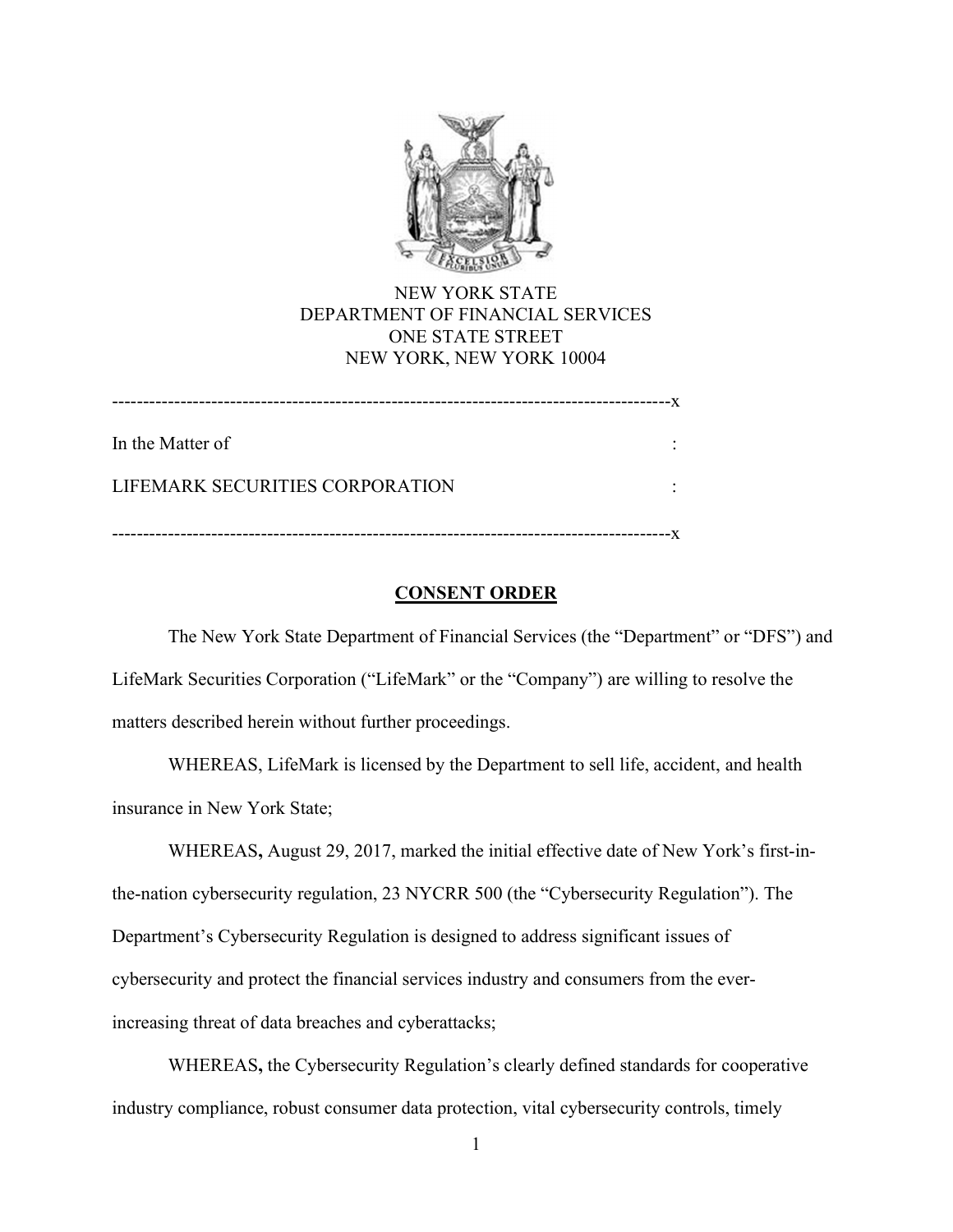reporting of Cybersecurity Events, as defined by 23 NYCRR § 500.01(d), and enforcement were promulgated to strengthen cybersecurity and data protection for the industry and consumers;

 WHEREAS, the Department has been investigating a Cybersecurity Event experienced within LifeMark, and LifeMark's compliance with the Cybersecurity Regulation; and

 WHEREAS, based on the investigation, the Department has concluded that LifeMark violated the Cybersecurity Regulation by failing to implement written policies and procedures designed to ensure the security of its cybersecurity system and the safe-guarding of consumer, nonpublic, private data that is accessible to, or held by, its third-party service providers, in violation of 23 NYCRR § 500.11. The Department has concluded that this failure made LifeMark vulnerable to threat actors seeking to steal consumers' private and personally sensitive data.

 NOW THEREFORE, to resolve this matter without further proceedings pursuant to the Superintendent's authority under Section 408 of the New York Financial Services Law, the Department finds as follows:

#### THE DEPARTMENT'S FINDINGS

#### Introduction

 1. The Department is the insurance regulator of the State of New York. The Superintendent of Financial Services is responsible for ensuring the safety and soundness of New York's insurance industry and promoting the reduction and elimination of fraud, abuse, and unethical conduct with respect to insurance participants.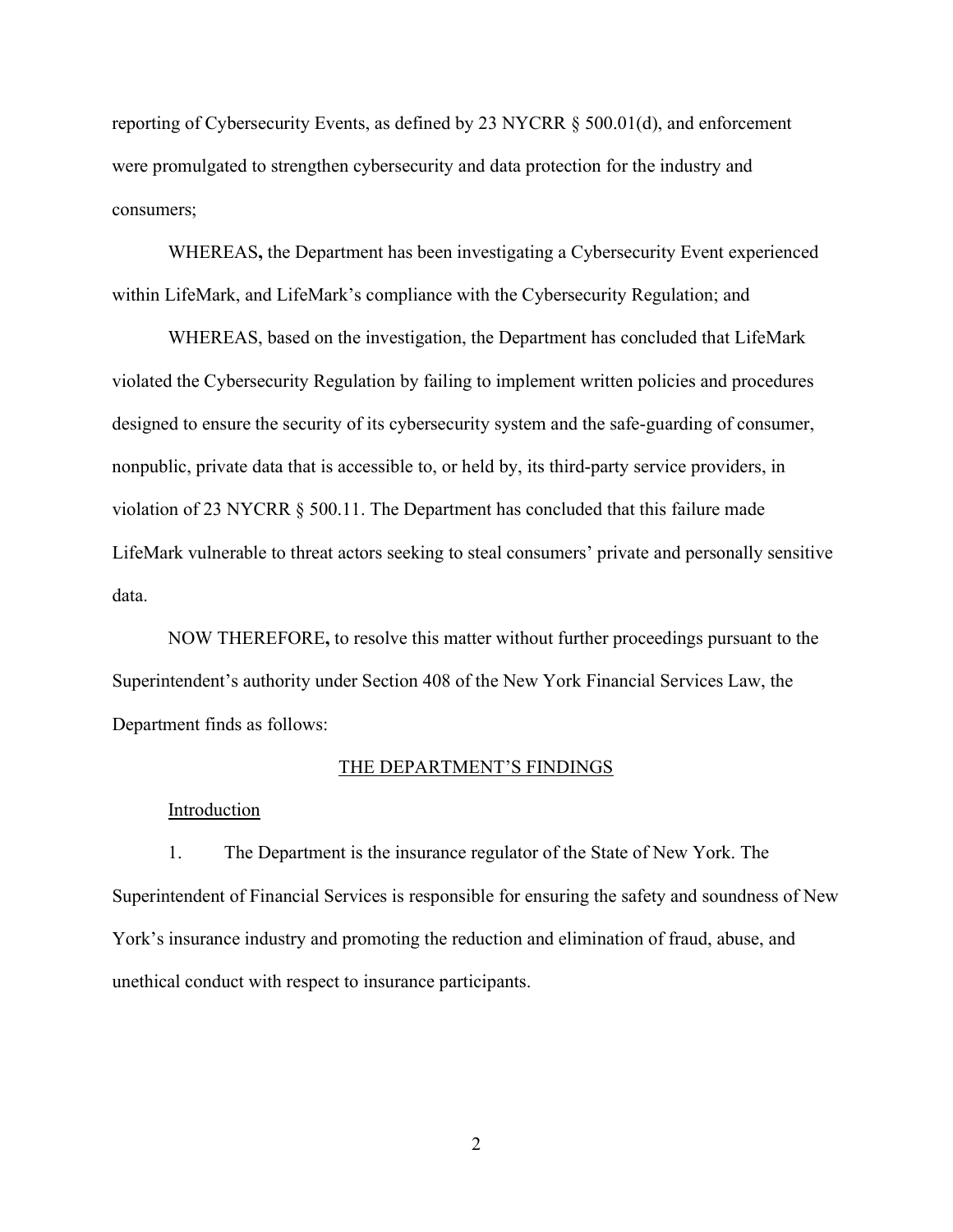2. The Superintendent has the authority to conduct investigations, bring enforcement proceedings, levy monetary penalties, and order injunctive relief against parties who have violated the relevant laws and regulations.

 3. Among her many roles is the Superintendent's consumer protection function, which includes the protection of individuals' private and personally sensitive data from careless, negligent, or willful exposure by licensees of the Department.

 4. To support this critical role, the Superintendent's Cybersecurity Regulation places on all DFS-regulated entities ("Covered Entities"),<sup>1</sup> including LifeMark, an obligation to establish and maintain a cybersecurity program designed to protect the confidentiality and integrity of its Information Systems,<sup>2</sup> as well as any consumer nonpublic information ("NPI")<sup>3</sup> contained therein. 23 NYCRR § 500.02(b).

5. This program extends to any Third Party Service Provider(s)<sup>4</sup> of any Covered Entities that may have access to any NPI.

 6. The Cybersecurity Regulation requires that all Covered Entities have a Third Party Service Provider(s) policy in place that is based on the Covered Entity's Risk Assessment<sup>5</sup> and that, among other things, addresses: (1) the identification and risk assessment of Third Party Service Providers; (2) minimum cybersecurity practices that must be met by Third Party Service Providers; (3) due diligence processes used to evaluate the adequacy of cybersecurity practices by these Third Party Service Providers; and (4) periodic assessments of Third Party Service

 $1$  The terms "Covered Entity" or "Covered Entities" as used herein shall have the same definition as used in 23 NYCRR  $§$  500.01(c).

<sup>&</sup>lt;sup>2</sup> The term "Information Systems" as used herein shall have the same definition as used in 23 NYCRR § 500.01(e).

<sup>&</sup>lt;sup>3</sup> The terms "Nonpublic Information" or "NPI" as used herein shall have the same definition as used in 23 NYCRR  $§$  500.01(g).

 <sup>4</sup> The term "Third Party Service Provider(s)" as used herein shall have the same definition as used in 23 NYCRR  $§ 500.01(n).$ 

<sup>&</sup>lt;sup>5</sup> The term "Risk Assessment" as used herein shall have the same definition as used in 23 NYCRR § 500.01(k).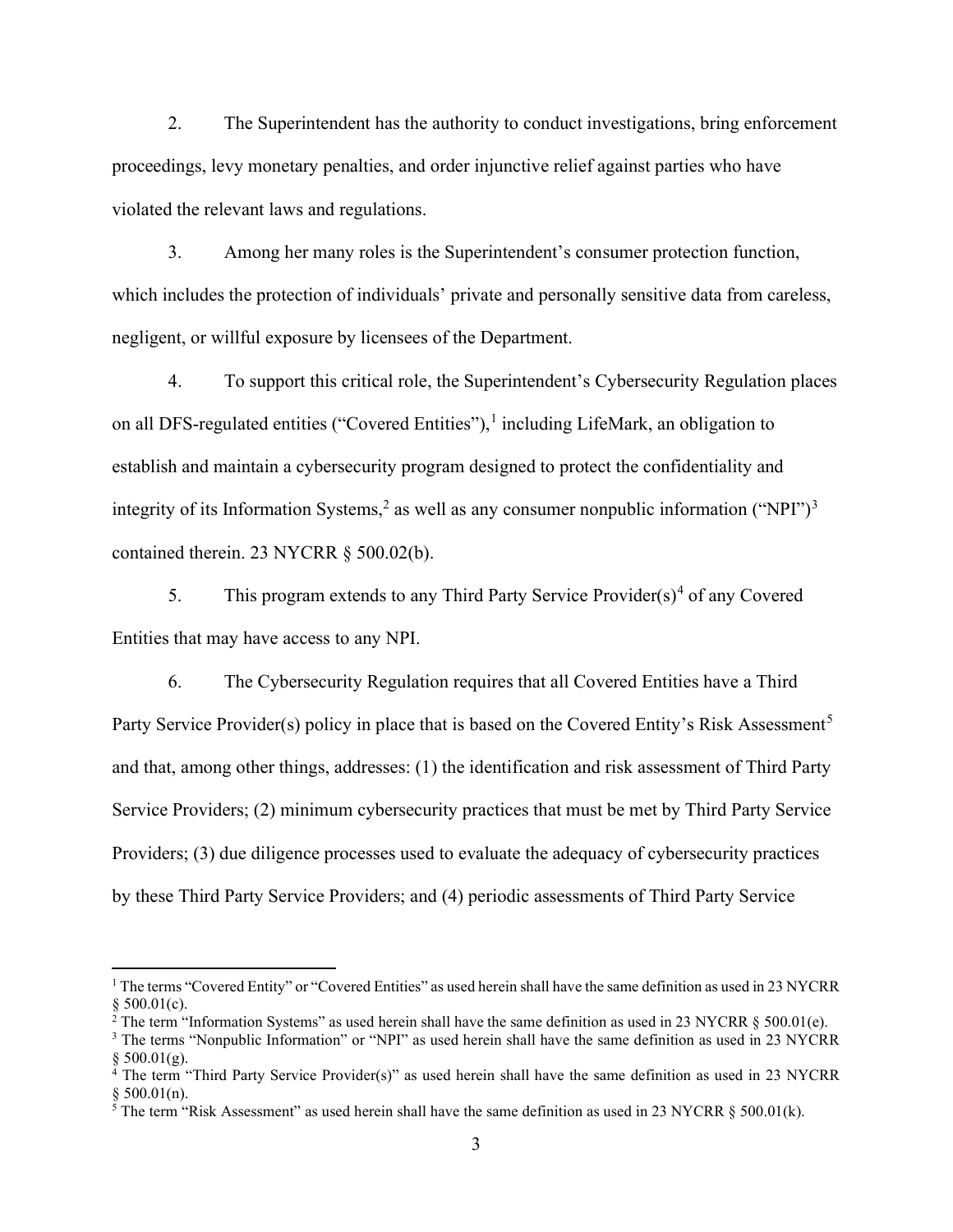Providers based on risks they present and the adequacy of their cybersecurity practices. 23 NYCRR § 500.11(a).

 7. Further, a Covered Entity's cybersecurity Risk Assessment must be carried out pursuant to written policies and procedures that include: (1) criteria for evaluating and identifying cybersecurity threats; (2) criteria for the assessment of the "confidentiality, integrity, security and availability of the Covered Entity's Information Systems and [NPI]"; and (3) requirements that must be taken to address and mitigate any identified risks. 23 NYCRR  $§$  500.09(b).

### Findings of Fact

#### The Cybersecurity Event

8. LifeMark self-reported a Cybersecurity Event<sup>6</sup> to the Department on October 9, 2019. LifeMark discovered the Cybersecurity Event on September 4, 2019, when a LifeMark employee identified a suspicious request for a transfer of funds from a client's account to a fraudulent bank account.

 9. LifeMark's investigation of the Cybersecurity Event revealed that a threat actor harvested employee credentials via a phishing email  $-i.e.,$  an email sent by a cyber attacker to deceive users into providing their credentials or personal or other confidential information to permit unauthorized access or harm to protected Information Systems — received on August 1, 2019.

 10. The investigation further revealed that, on August 27, 2019, the threat actor, fraudulently posing as a LifeMark registered representative, succeeded in attacking LifeMark's Microsoft Office 365 email platform by getting LifeMark to initiate a \$35,000 withdrawal of

<sup>&</sup>lt;sup>6</sup> The term "Cybersecurity Event" as used herein shall have the same definition as used in 23 NYCRR § 500.01(d).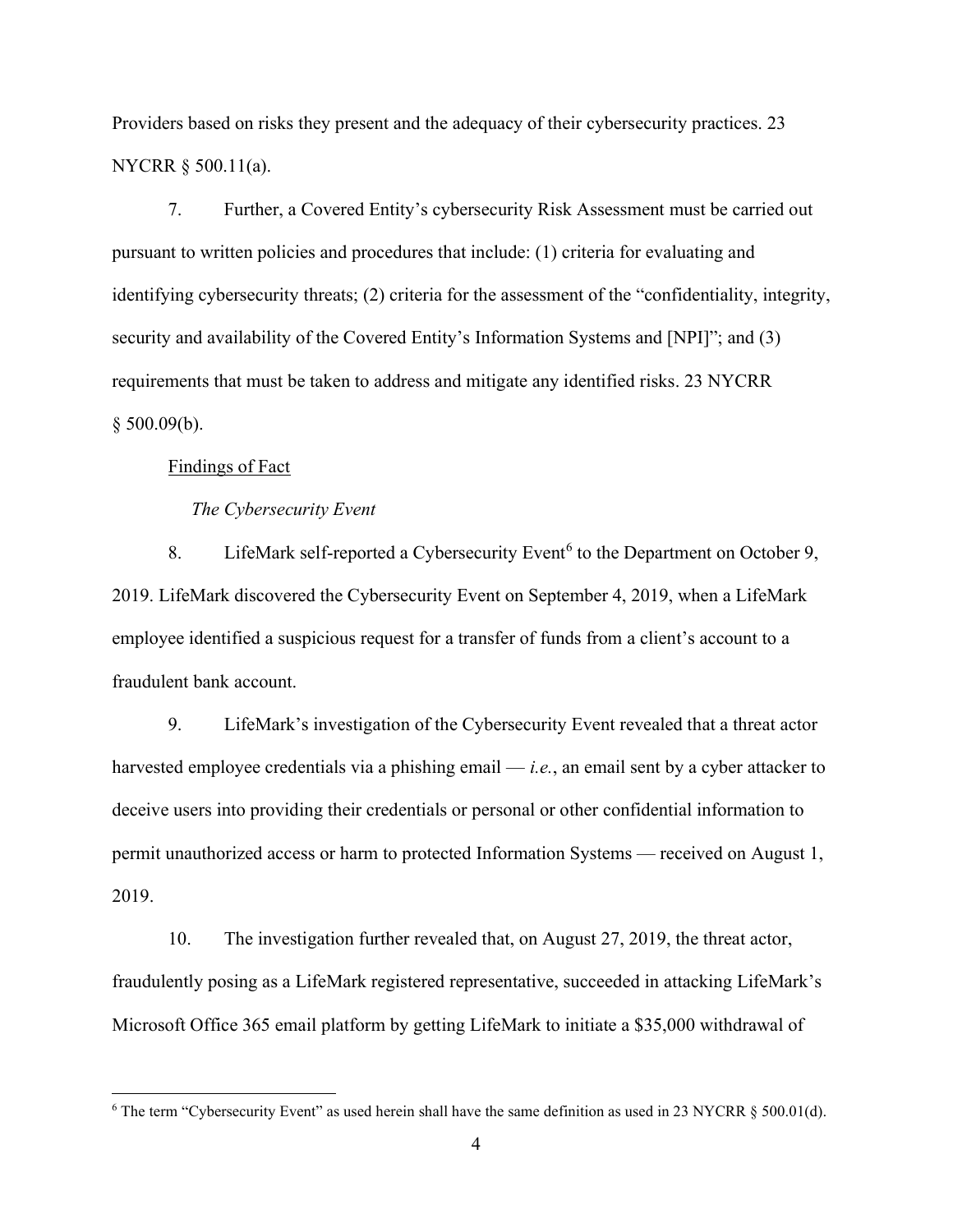funds from a client's account and transfer the money into a bank account under the threat actor's control.

 11. Upon learning of the fraudulent transfer, LifeMark immediately reimbursed the client and recovered some of the funds transferred to the fraudulent bank account.

 12. Following discovery of the Cybersecurity Event, LifeMark provided notice and credit monitoring to all of its clients.

### Third Party Service Provider Security Policy

 13. Pursuant to Section 500.11 of the Cybersecurity Regulation, a Covered Entity must implement written policies and procedures designed to ensure the security of Information Systems and NPI that are accessible to, or held by, its Third Party Service Providers, and such policies and procedures must be based on the Covered Entity's Risk Assessment. Section 500.11 was required to be complied with no later than March 1, 2019, or two years from the effective date of the Cybersecurity Regulation. 23 NYCRR § 500.22(b)(3).

 14. The Department has concluded that LifeMark did not have a Third Party Service Provider(s) security policy that met all of the requirements of Section 500.11.

 15. The Department has concluded that LifeMark's lack of a compliant Third Party Service Provider(s) security policy at the time of the Cybersecurity Event left LifeMark vulnerable to threat actors.

#### VIOLATIONS OF LAW AND REGULATIONS

 16. LifeMark failed to implement written policies and procedures designed to ensure the security of Information Systems and NPI accessible to, or held by, its Third Party Service Providers, in violation of 23 NYCRR § 500.11.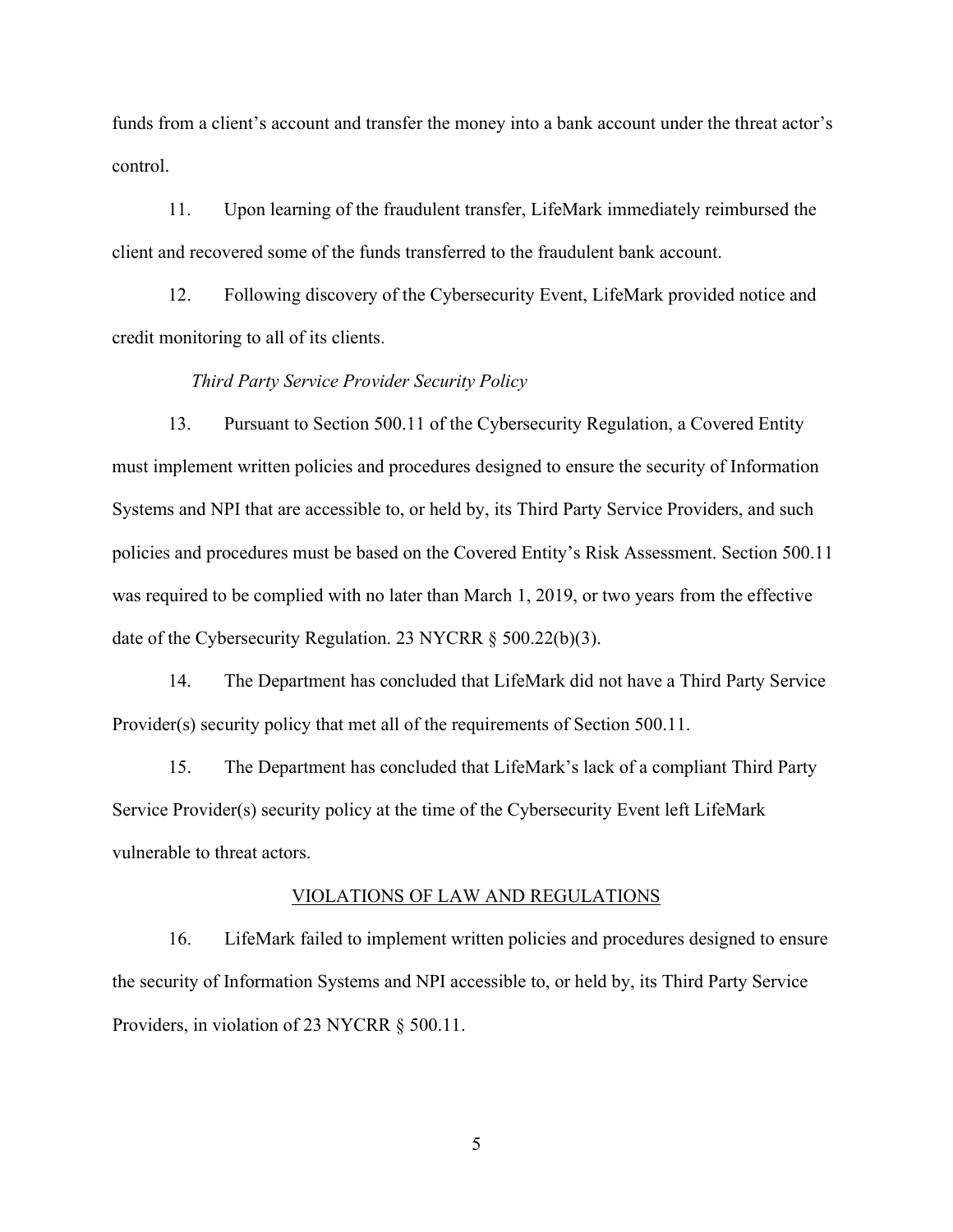### Factors Affecting the Penalty

 17. In assessing an appropriate penalty for the violations it found in this case, several factors have served to substantially mitigate the penalty to be paid by LifeMark under this Consent Order. Most significantly, the Department considered LifeMark's size and revenues.

 NOW THEREFORE, to resolve this matter without further proceedings, the Department and the Company stipulate and agree to the following terms and conditions:

#### SETTLEMENT PROVISIONS

### **Monetary Penalty**

 18. No later than ten (10) days after the Effective Date (as defined below) of this Consent Order, the Company shall pay a total civil monetary penalty pursuant to Financial Services Law § 408 to the Department in the amount of One Hundred Fifty Thousand U.S. Dollars ([\\$150,000.00](https://150,000.00)). The payment shall be in the form of a wire transfer in accordance with instructions provided by the Department.

 19. The Company shall not claim, assert, or apply for a tax deduction or tax credit with regard to any U.S. federal, state, or local tax, directly or indirectly, for any portion of the civil monetary penalty paid pursuant to this Consent Order

 20. The Company shall neither seek nor accept, directly or indirectly, reimbursement or indemnification with respect to payment of the penalty amount, including but not limited to payment made pursuant to any insurance policy.

### Remediation

 21. LifeMark shall continue to strengthen its controls to protect its cybersecurity systems and consumers' private data and shall, in accordance with the relevant provisions and definitions of 23 NYCRR § 500, in particular as follows: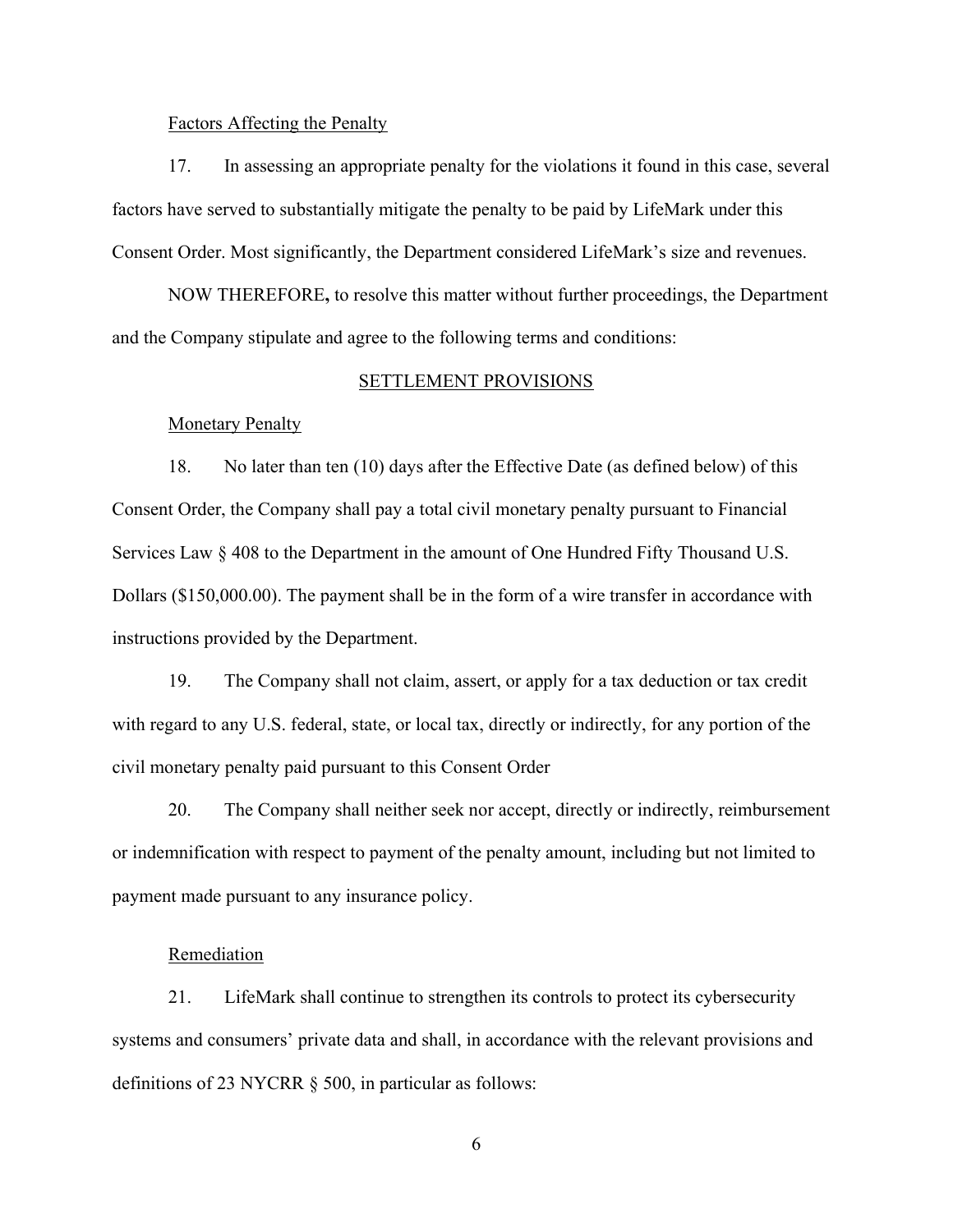a. Third Party Provider Security Policy. Within ninety (90) days of the date of this Consent Order, LifeMark shall develop and implement written policies and procedures designed to ensure the security of Information Systems and NPI accessible to, or held by, its Third Party Service Providers, as required by 23 NYCRR § 500.11, and submit a copy of same to the Department.

b. Cybersecurity Risk Assessment. Within one hundred twenty (120) days of the date of this Consent Order, LifeMark shall conduct a comprehensive Cybersecurity Risk Assessment of its information systems consistent with 23 NYCRR § 500.09 and submit the results of the same to the Department. The Cybersecurity Risk Assessment results shall contain:

 i. the reasonably necessary changes to LifeMark's plan to implement to address any issues raised in the Cybersecurity Risk Assessment;

 ii. any and all plans for revisions of controls to respond to technological developments and evolving threats, which shall consider the particular risks of LifeMark's business operations related to cybersecurity, NPI collected or stored, Information Systems utilized, and the availability and effectiveness of controls to protect NPI and Information Systems; and

 iii. any and all plans for updating or creating written policies and procedures to include:

 1. criteria for the evaluation and categorization of identified cybersecurity risks or threats facing LifeMark;

 2. criteria for the assessment of the confidentiality, integrity, security, and availability of LifeMark's Information Systems and NPI, including the adequacy of existing controls in the context of identified risks;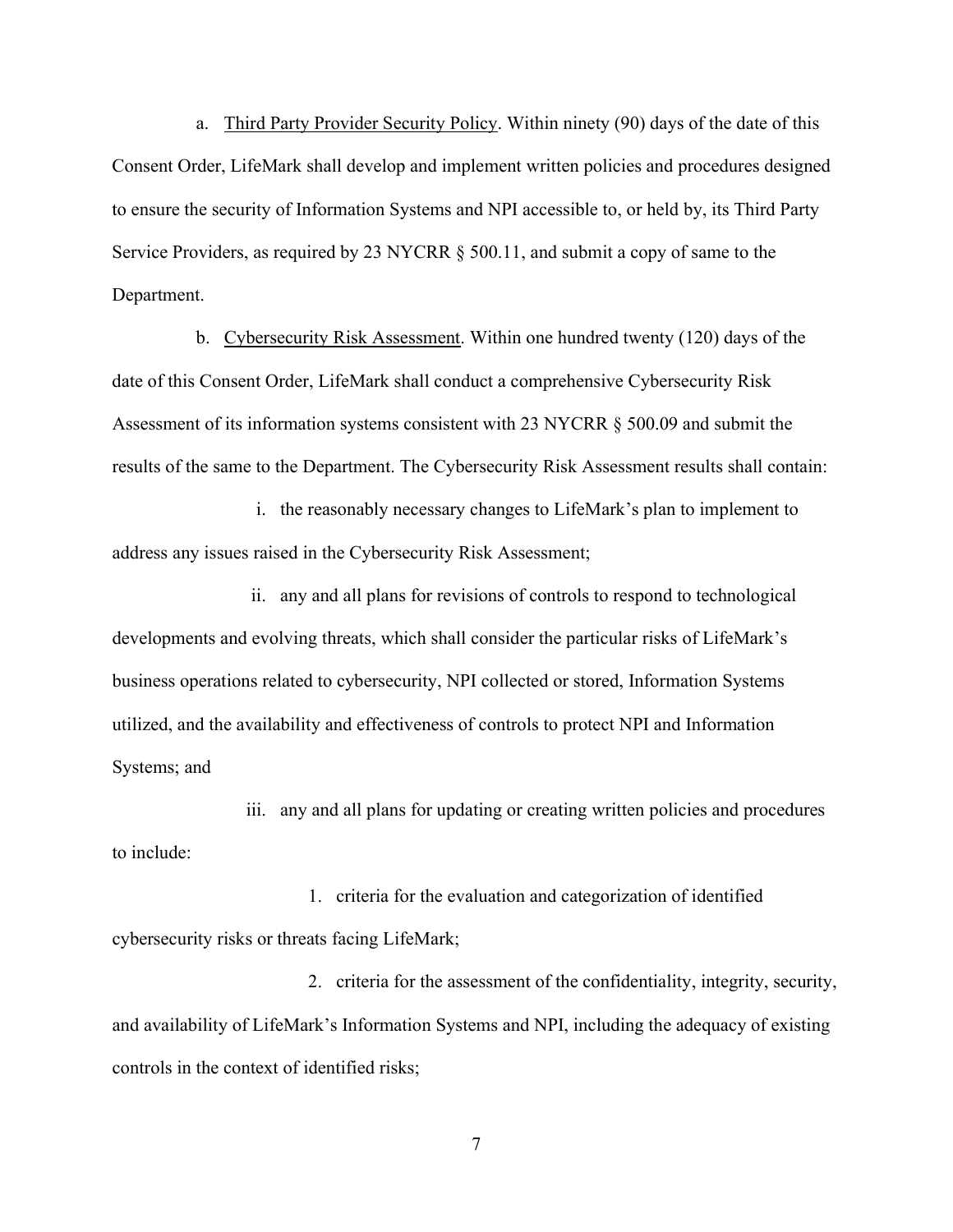3. criteria for the periodic assessments of any Third Party Service Providers used by LifeMark; and

 4. requirements describing how identified risks will be mitigated or accepted based on the Cybersecurity Risk Assessment and how the cybersecurity program will address the risk.

c. Training and Monitoring. Within one hundred fifty (150) days of the date of this Consent Order, LifeMark shall submit to the Department the following materials consistent with 23 NYCRR § 500.14:

 i. its risk-based policies, procedures, and controls designed to: (a) monitor the activity of Authorized Users<sup>7</sup> and (b) detect unauthorized access or use of, or tampering with, NPI by such Authorized Users; and

 ii. its most recent cybersecurity awareness training for all personnel, updated to reflect risks identified by LifeMark in its Cybersecurity Risk Assessment.

### Full and Complete Cooperation

 22. The Company commits and agrees that it will fully cooperate with the Department regarding all terms of this Consent Order.

### Waiver of Rights

 23. The parties understand and agree that no provision of this Consent Order is subject to review in any court, tribunal, or agency outside of the Department.

 24. The Company waives its right to further notice and hearing in this matter as to the allegations of past violations by the Department's Consumer Protection and Financial Enforcement Division up to and including the Effective Date of this Consent Order.

<sup>&</sup>lt;sup>7</sup> The term "Authorized Users" as used herein shall have the same definition as used in 23 NYCRR § 500.01(b).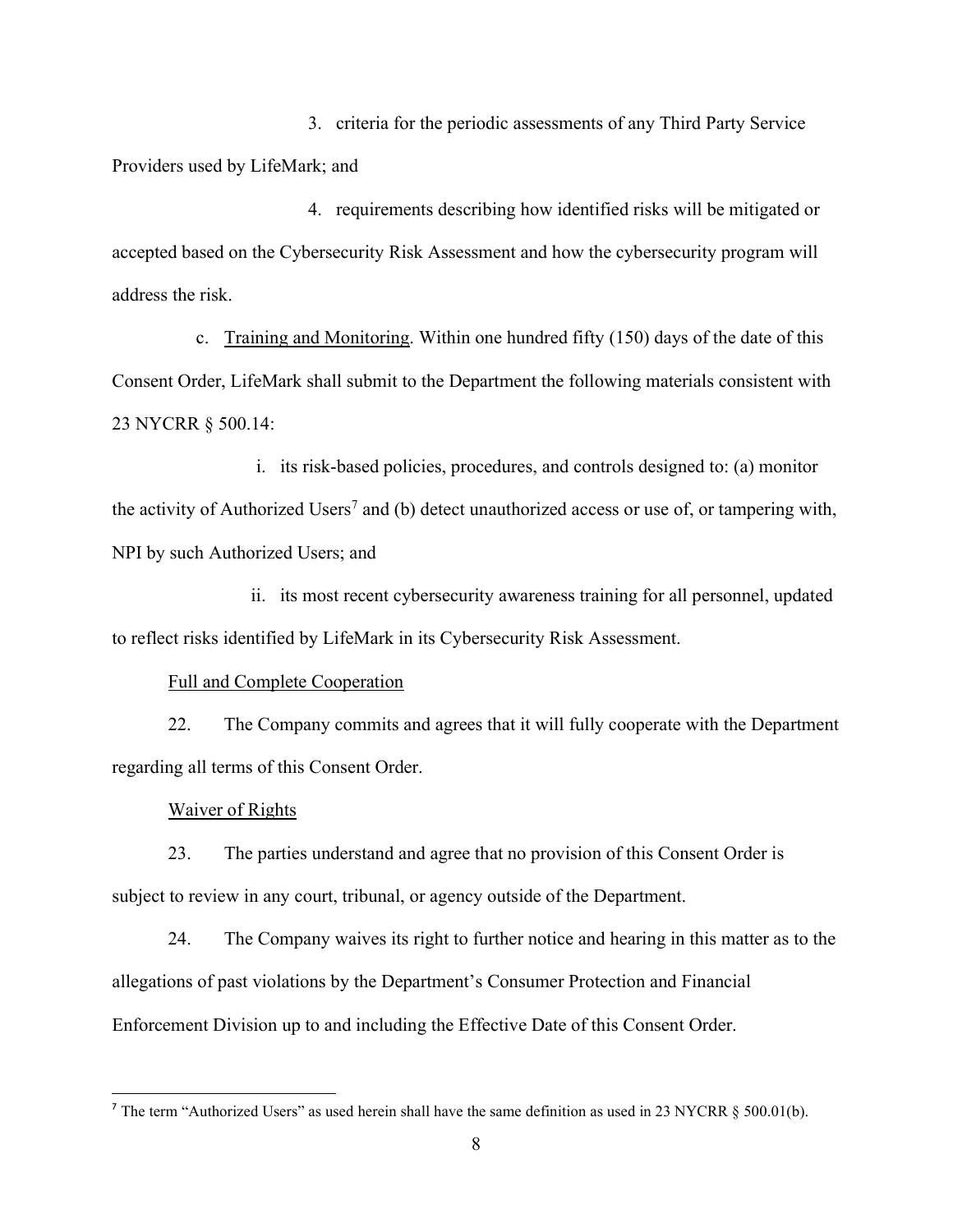#### Parties Bound by the Consent Order

 25. This Consent Order is binding on the Department and the Company, as well as any successors and assigns. This Consent Order does not bind any federal or other state agency or any law enforcement authority.

 26. No further action will be taken by the Department against the Company for the conduct set forth in this Consent Order that was found to have violated the Cybersecurity Regulation or any other conduct that was investigated by the Department related to the Cybersecurity Regulation, provided that the Company fully complies with the terms of the Consent Order.

 27. Notwithstanding any other provision in this Consent Order, however, the Department may undertake additional action against the Company for transactions or conduct that was not disclosed in the written materials submitted to the Department in connection with this matter.

#### Breach of Consent Order

 28. In the event that the Department believes the Company to be in material breach of the Consent Order, the Department will provide written notice to the Company, and the Company must, within ten (10) days of receiving such notice, or on a later date if so determined in the Department's sole discretion, appear before the Department to demonstrate that no material breach has occurred or, to the extent pertinent, that the breach is not material or has been cured.

 29. The Company understands and agrees that its failure to make the required showing within the designated time period set forth in Paragraph 28 shall be presumptive evidence of the Company's breach. Upon a finding that a breach of this Consent Order has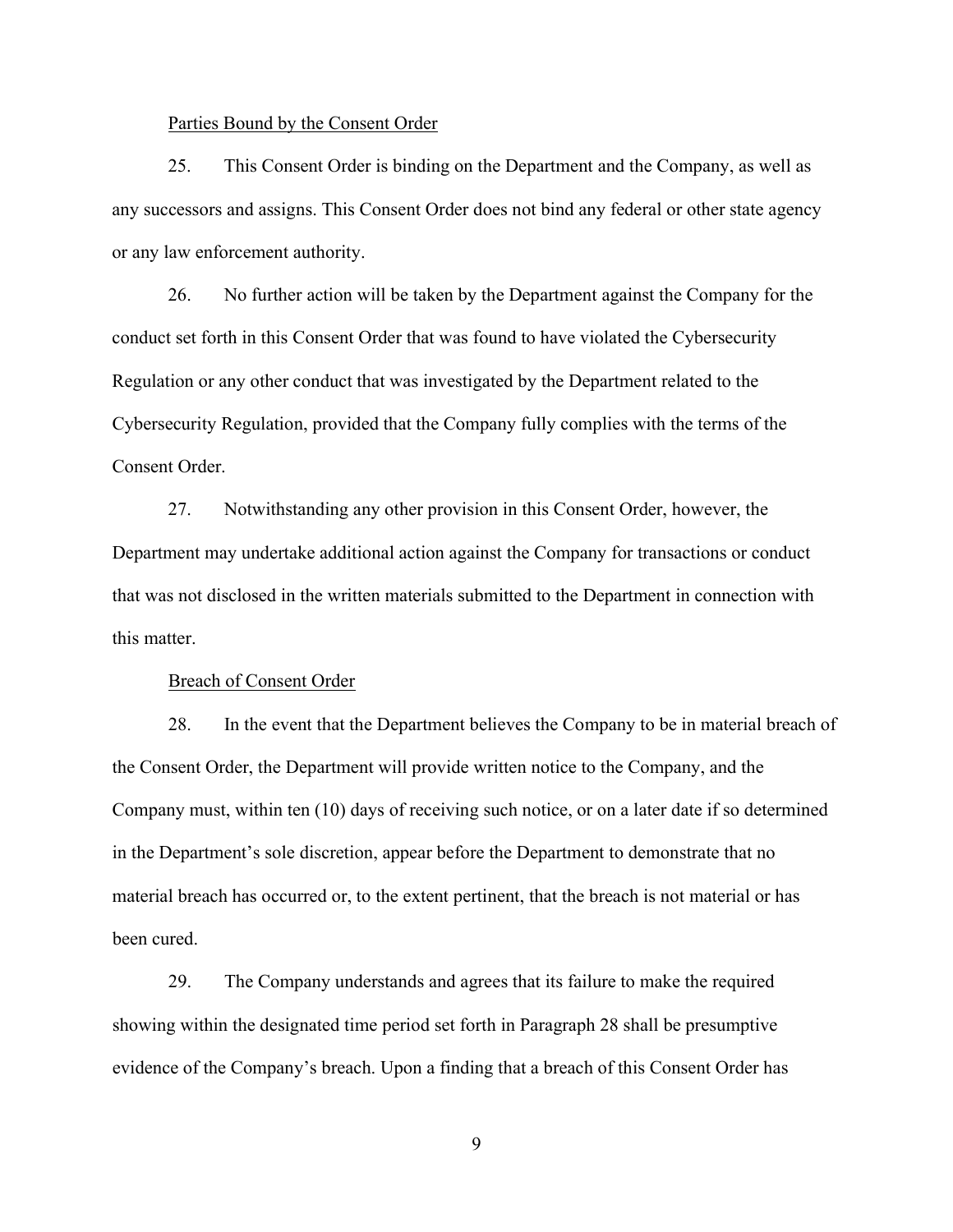occurred, the Department has all the remedies available to it under the New York State Insurance

Law, the Financial Services Law, or any other applicable laws, and may use any evidence

available to the Department in any ensuing hearings, notices, or orders.

### **Notices**

30. All notices or communications regarding this Consent Order shall be sent to:

### For the Department:

 Alison L. Passer Senior Assistant Deputy Superintendent for Consumer Protection and Financial Enforcement New York State Department of Financial Services One State Street New York, NY 10004

 Madeline W. Murphy Assistant Deputy Superintendent for Consumer Protection and Financial Enforcement New York State Department of Financial Services One Commerce Plaza Albany, NY 12257

 Tatsiana Zhuk Special Assistant to the Executive Deputy Superintendent for Consumer Protection and Financial Enforcement New York State Department of Financial Services One State Street New York, NY 10004

For LifeMark Securities Corporation:

 Vincent Micciche Chief Executive Officer & Chief Compliance Office LifeMark Securities Corp. 400 West Metro Financial Center Rochester, NY 14623

 Peter W. Baldwin Robert J. Mancuso Faegre Drinker Biddle & Reath LLP 1177 Avenue of the Americas, 41st Floor New York, NY 10036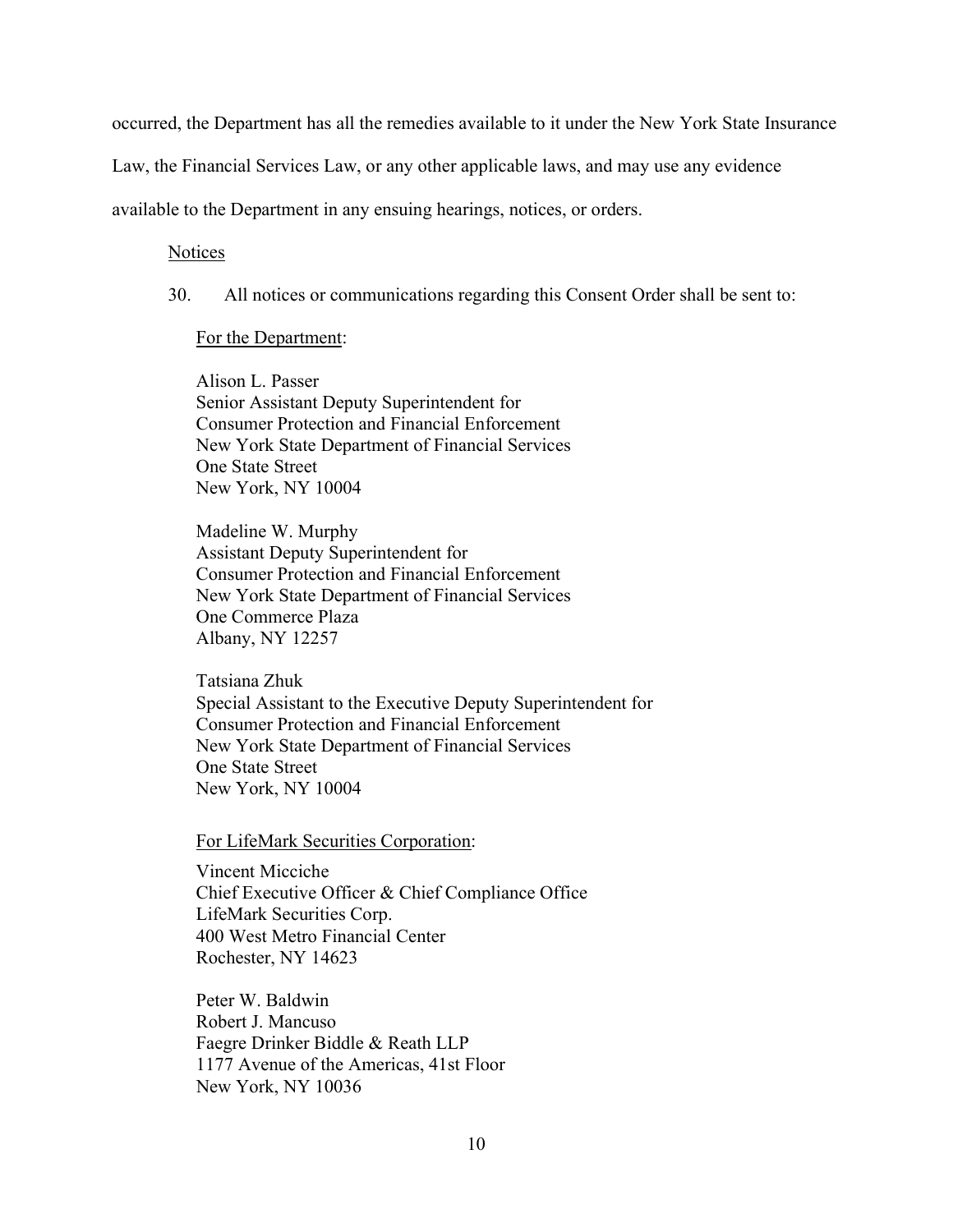#### **Miscellaneous**

 31. This Consent Order and any dispute thereunder shall be governed by the laws of the State of New York without regard to any conflicts of laws principles.

 32. This Consent Order may not be altered, modified, or changed unless in writing and signed by the parties hereto.

 33. This Consent Order constitutes the entire agreement between the Department and the Company and supersedes any prior communication, understanding, or agreement, whether written or oral, concerning the subject matter of this Consent Order.

 34. Each provision of this Consent Order shall remain effective and enforceable against the Company, its successors, and assigns, until stayed, modified, suspended, or terminated by the Department.

 35. In the event that one or more provisions contained in this Consent Order shall for any reason be held to be invalid, illegal, or unenforceable in any respect, such invalidity, illegality, or unenforceability shall not affect any other provision of this Consent Order.

 36. No promise, assurance, representation, warranty, or understanding other than those contained in this Consent Order has been made to induce any party to agree to the provisions of this Consent Order.

 37. Nothing in this Consent Order shall be construed to prevent any consumer from pursuing any right or remedy at law.

 38. Except with regard to the enforcement of this Consent Order, the Company's consent to the provisions of this Consent Order does not bar, estop, waive, or otherwise prevent the Company from raising any defenses to any action taken by any federal or state agency or department, or any private action against the Company.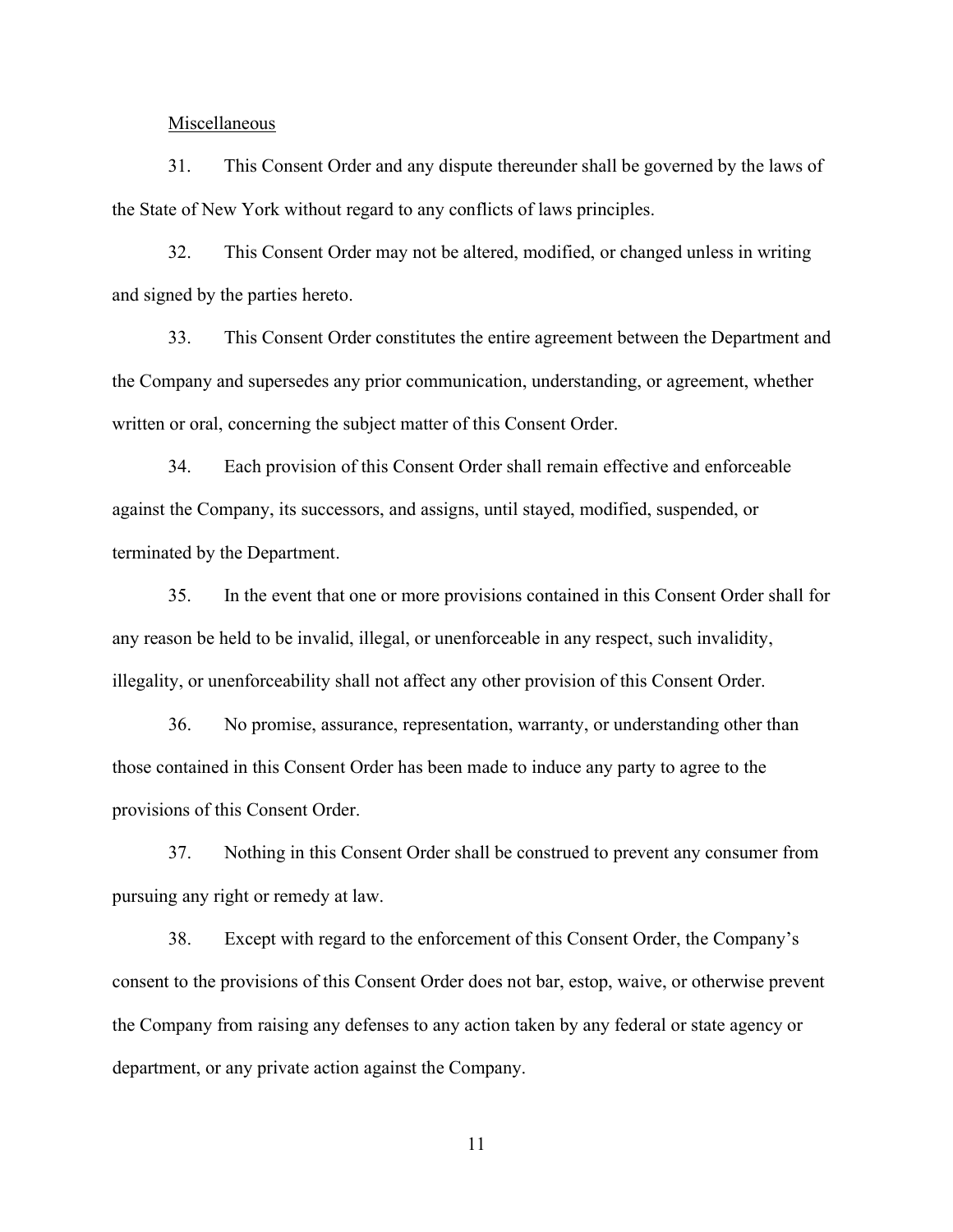39. This Consent Order may be executed in one or more counterparts, and shall become effective when such counterparts have been signed by each of the parties hereto and the Consent Order is So Ordered by the Superintendent of Financial Services or her designee (the "Effective Date").

[remainder of this page intentionally left blank]